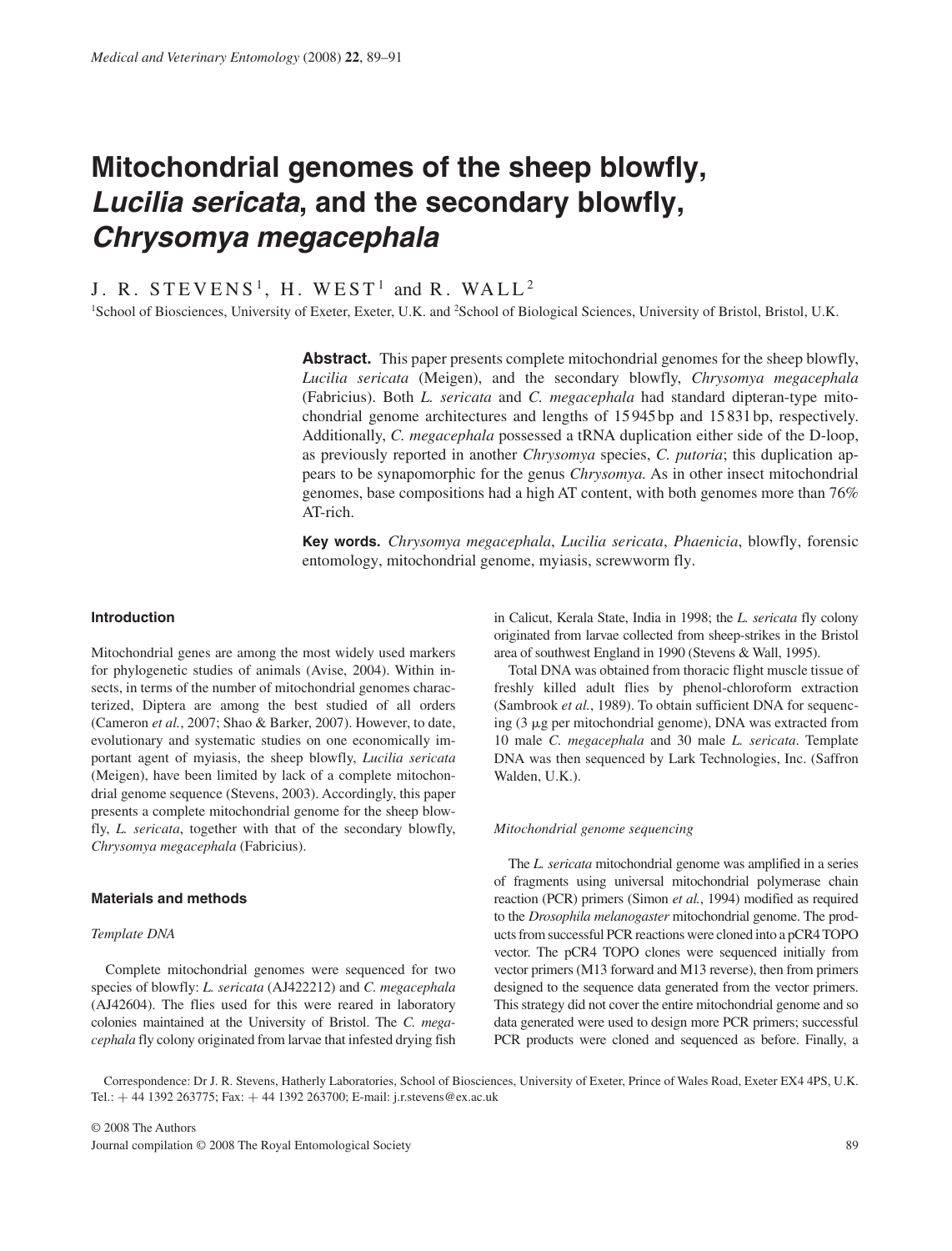further round of PCR with the new primers was used to amplify any regions where additional sequence was needed. Products from these reactions were sequenced directly and a consensus sequence was built up from 94 overlapping partial sequences.

For *C. megacephala*, the PCR primers originally used for the mitochondrial genome of *L. sericata* were used to amplify a series of fragments; additionally, primers developed by Lessinger & Azeredo-Espin (2000) to amplify the control region were used. Successful PCR reactions were sequenced directly with their PCR primers, followed by primers designed to sequences generated by these primers. However, this strategy did not cover the entire mitochondrial genome and additional PCR primers were designed to the published *Chrysomya chloropyga* mitochondrial genome to amplify regions where DNA sequence was lacking. These PCR products were sequenced directly and a consensus sequence was built up from 41 overlapping partial sequences.

All DNA sequencing was performed using BigDye™ (Applied Biosystems, Foster City, CA) terminator cycle sequencing reactions. Analyses of sequencing reactions were carried out on 5.75% and 4.75% Long Ranger<sup>™</sup> (Lonza, Wokingham, U.K.) gels for ABI 373 and ABI 377. Full details of the primers tested and used are available on request from JRS; see http://www. projects.ex.ac.uk/meeg/ .

#### *Assembly and annotation*

 Sequence assembly was performed using the GAP4 suite of programs in the Staden Package (Staden et al., 2000). The mitochondrial genomes of *L. sericata* and *C. megacephala* were annotated in accordance with the genomes of *Drosophila yakuba* (NC\_001322; Clary & Wolstenholme, 1985 ), *Cochliomyia hominivorax* (AF260826; Lessinger et al., 2000) and *C. chloropyga* (AF352790; Junqueira *et al.*, 2004); sequences were aligned using CLUSTAL X (Chenna et al., 2003). Gene identities were verified by comparing nucleotide sequences against previously described genes and proteins by BLAST searching against GENBANK. All features noted within the genomes (Table 1) are based on sequence similarity and have not been determined experimentally; additional details are available in the corresponding European Molecular Biology Laboratory (EMBL) entry.

#### **Results and discussion**

#### *Mitochondrial genome architectures*

 The mitochondrial genome of *C. megacephala* (AJ42604) was 15 831 bp in length and that of *L. sericata* (AJ422212) was 15 945 bp. Each mitochondrial genome was divided into 13 protein-coding genes, two ribosomal RNAs and 22 transfer RNAs (Table 1), with *C. megacephala* showing the same duplication for one transfer RNA, *trnI* , as first seen in another *Chrysomya* species, *C. chloropyga* ( Junqueira *et al.* , 2004 ). The codon positions of each of these genes are shown in Table 1 . As in other insect mitochondrial DNA, typical base compositions with a high AT content were observed: 76.5%, *C. megacephala* ; 77.6%, *L. sericata* .

 The new mitochondrial genomes had variants of the standard dipteran genome architecture (Shao & Barker, 2007), which in

**Table 1.** Mitochondrial genome architecture of *Lucilia sericata* and *Chrysomya megacephala* .

| Feature        | Base position |                 |
|----------------|---------------|-----------------|
|                | L. sericata   | C. megacephala  |
| trnI           | 1125-1186     | $20 - 85$       |
| $\mathop{tmO}$ | 1187-1259     | $90 - 158$      |
| trnM           | 1263-1331     | $167 - 235$     |
| nad2           | 1132-2348     | 236-1252        |
| trnW           | 2347-2415     | 1251-1318       |
| trnC           | 2402-2482     | 1305-1372       |
| trnY           | 2496-2537     | 1382-1446       |
| $\cos l$       | 2539-4077     | 1447-2985       |
| trnL           | 4074-4137     | 2980-3047       |
| $\cos 2$       | 4145-4832     | 3052-3739       |
| trnK           | 4833-5903     | 3740-3810       |
| trnD           | 5904-5969     | 3811-3876       |
| atp8           | 4970-5134     | 3877-4041       |
| atp6           | 5128-5805     | 4035-4712       |
| $\cos^3$       | 5805-6593     | 4717-5505       |
| trnG           | 6601-6665     | 5512-5576       |
| nad3           | 6666-7019     | 5577-5930       |
| trnA           | 7022-7085     | 5933-5996       |
| trnR           | 7086-7148     | 5997-5660       |
| trnN           | 7149-7214     | 6068-6133       |
| trnS           | 7215-7282     | 6134-6201       |
| tmE            | 7285-7351     | 6202-6269       |
| trnF           | 7370-7946     | 6288-6354       |
| nad5           | 7437-9156     | 6355-8074       |
| trnH           | 9127-9236     | 8090-8154       |
| nad4           | 9237-10 575   | 8155-9493       |
| nad4L          | 10 569-10 865 | 9487-9783       |
| trnT           | 10 868-10 932 | 9786-9850       |
| trnP           | 10 933-10 994 | 9851-9912       |
| nad6           | 11 001-11 525 | 9919-10433      |
| cob            | 11 525-12 661 | 10 433-11 579   |
| trnS           | 12 662-12 729 | 11 580-11 647   |
| nad1           | 12 744-13 682 | 11 662-12 600   |
| trnL           | 13 693-13 757 | 12 611 - 12 175 |
| rrnL           | 13 760-15 086 | 12 679-14 005   |
| trnV           | 15 089-15 158 | 14 008-14 077   |
| rrnS           | 15 158-15 943 | 14 077-14 861   |
| trnI           |               | 14 951-15 016   |

turn is similar to the inferred ancestral mitochondrial DNA arrangement of arthropods (Staton *et al.*, 1997). As in all other Diptera sequenced to date (Shao & Barker, 2007), the mitochondrial DNA genome arrangement in *C. megacephala* and *L. sericata* differed from that in the ancestral architecture in the placement of the  $trnL_2$  gene, which was located between  $\cos l$  and *cox2* . *Chrysomya megacephala* also exhibited a *trnI* duplication, as reported either side of the D-loop (or 'large non-coding region') in *Chrysomya putoria* (Junqueira et al., 2004). This duplication appears to be synapomorphic for the genus *Chrysomya* .

## cox1 *initiation codon*

 In both *C. megacephala* and *L. sericata* , the *cox1* start codon encodes methionine as TCG, which does not conform to the